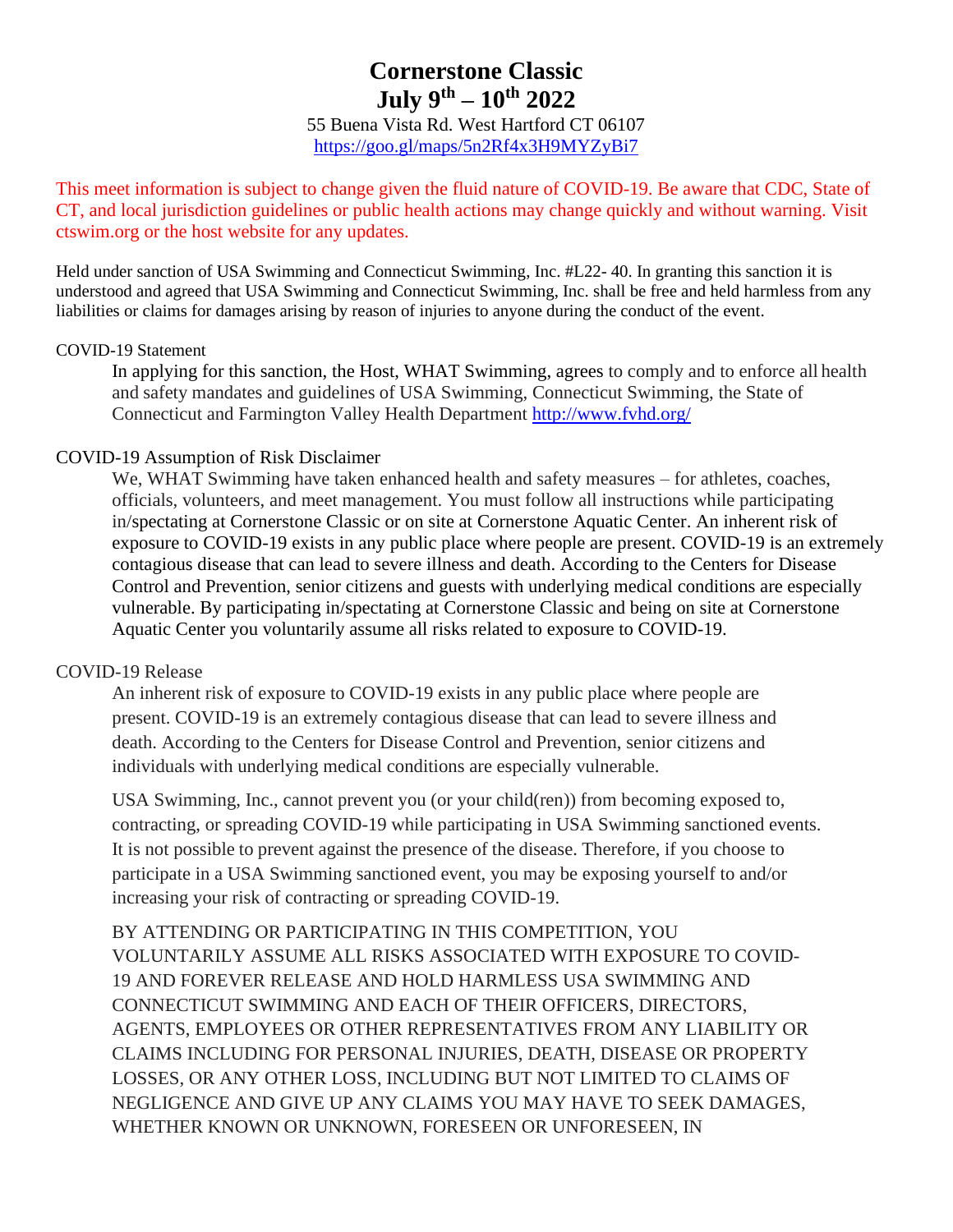### CONNECTION WITH EXPOSURE, INFECTION, AND/OR SPREAD OF COVID-19 RELATED TO PARTICIPATION IN THIS COMPETITION.

### **EVENTS**

|                             | <b>Name</b>     | Email                         | <b>Phone</b> |
|-----------------------------|-----------------|-------------------------------|--------------|
| <b>Meet Director:</b>       | Rob Riccobon    | what operations $@$ gmail.com | 8609852818   |
| <b>Meet Referee:</b>        | Susan Parker    | sparker61@comcast.net         | 8609852818   |
| <b>Lead Admin Official:</b> | Joshua Paszczuk | what operations $@$ gmail.com | 8606707581   |
| <b>Entry Chair:</b>         | Joshua Paszczuk | what operations $@$ gmail.com | 8606707581   |
| <b>Safety Chair:</b>        | Allison O Keefe | what operations $@$ gmail.com | 8609852818   |

### **MEET HOST:** WHAT

**WEBSITE:** [www.whatswim.org](http://www.whatswim.org/)

### **POOL EMERGENCY NUMBER:** 860-561-8270

### **SANCTIONED OR APPROVED:** Sanctioned

**MEET DURATION:** Full meet with time limits as defined by CT/USA Swimming.

**MEET FORMAT:** The meet will be swum as Prelim-Final format. Top 16 for 13 and overs and Top 8 for 12 and unders will return for finals. The 13/14 and 15/over events will have max cut times that equal the CT Senior Championships cutoff time.

- For the Start of the race, they will be 6 feet behind the starting swimmer, and 6 feet in front of the next swimmer in line, but standing in between Lanes 1&2, 2&3, etc (whereas the Swimmers are standing directly behind the Starting Block)…so there is actually more than 6 feet between them and the Swimmers. - When the Race begins, the Timers will step forward, staying in between their two lanes, so that they are 8 feet from each other (because our Lanes are 8 Feet wide), they will have a button and Stopwatch for an accurate time.

- When the race concludes, they step back to their original position, the next heat walks up to the Block

**SCRATCH PROCEDURES:** Coaches will receive a scratch sheet for the meet in their information packets listing all of their swimmers and the events for that session. Coaches must indicate all scratches on these sheets and turn them into the office within one half hour after the beginning of warm-up. If the scratch sheet is not received by that deadline all swimmers will be considered to be scratched.

For meets with prelim/final sessions include the following: **Failure to Compete in Finals:** Any swimmer qualifying for any heat of finals who fails to compete and who has not been scratched will be barred from all further competition in the meet. A declared false start or deliberate delay of meet is not permitted and will be regarded as a failure to compete. **Exceptions for Failure to Compete in Finals:** No penalty shall apply for failure to compete in finals if: 1. The Referee is notified in the event of injury of illness and accepts the proof thereof. 2. A swimmer qualifying for a final heat based on the results of preliminarily notifies the announcer within 30 minutes after the announcement of qualifiers that he may not intend to compete and confirms his final intentions within 30 minutes following his last individual preliminary event. 3. It is determined by the Referee that failure to compete is caused by circumstances beyond the control of the swimmer.

**FACILITY:** Cornerstone Aquatics Center is an 11-lane, 25-yard pool. Water depth at start end is: 14-8 feet. Water depth at turn end is: 14-8 feet. Select One: The competition course has not been certified in accordance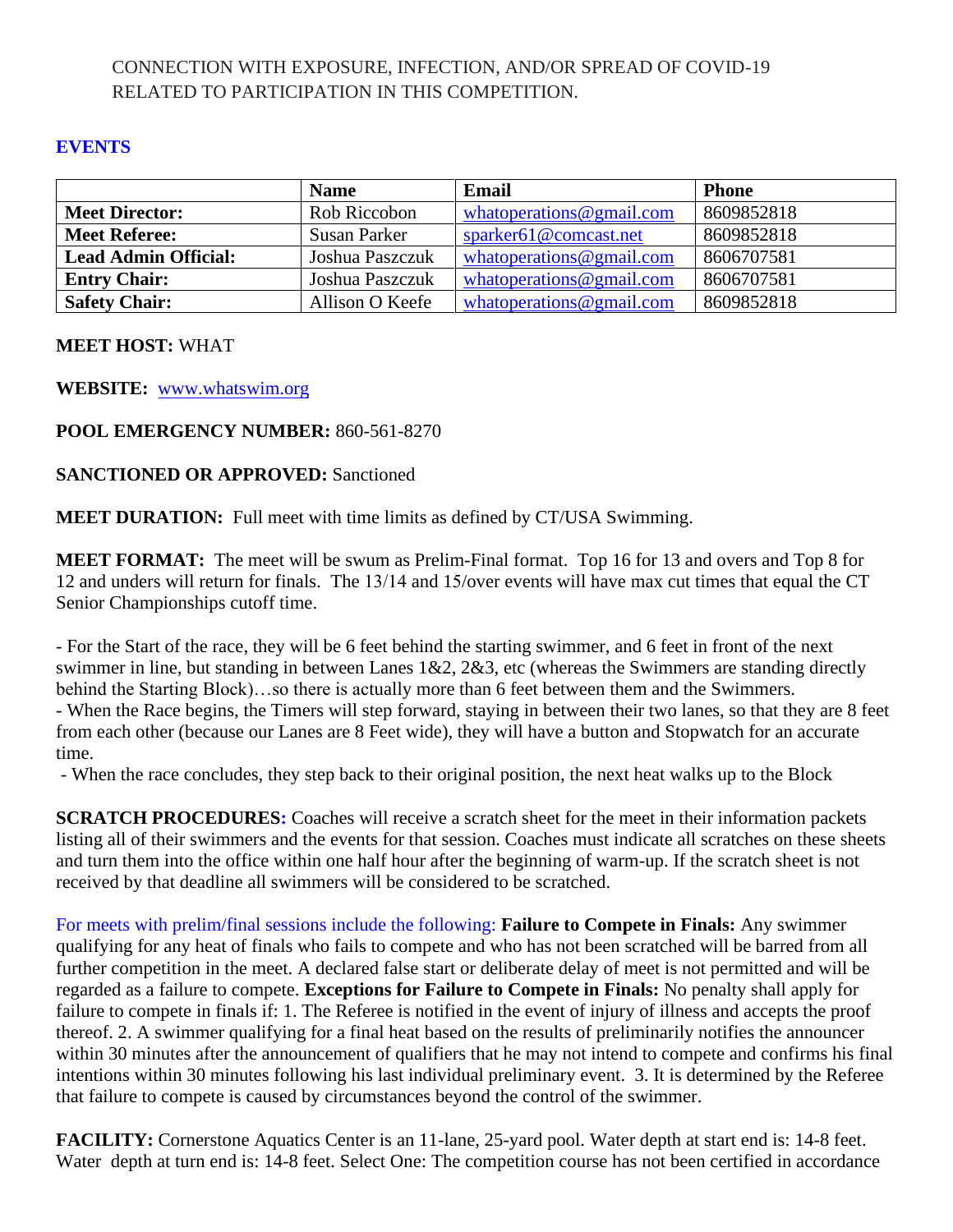with104.2.2C(4). The facility is equipped with a Colorado Timing System and has spectator seating for 250. The spectator area is accessible by deck level and is located adjacent to the competition pool.

Changing into or out of swimsuits other than in locker rooms or other designated areas is prohibited.

**SAFE SPORT POLICIES:** Spectators will be allowed Subject to Change

**DISABLED ACCESS:** Cornerstone Aquatics Center is handicapped accessible with a handicapped locker room. Please contact Rob Riccobon at 860-985-2818, for more information or special arrangements.

### **COURSE:** SCY

### **SESSION TIMES: Subject to Change**

- Saturday and Sunday AM 13/overs warmup at 7 am, start at 8 am
- Saturday and Sunday PM 12/under warmup at 11 am, start at noon
- Saturday and Sunday Finals warmup at 3:15 pm, start at 4 pm

**WARM-UPS:** CT Swimming Warm-Up Procedures will be in effect. Warm up assignments will be sent out the Monday prior to the meet.

**ELIGIBILITY:** All USA Swimming clubs and individuals

All athletes must be current athlete members of USA Swimming. Age on the first day of the meet shall determine the swimmer's age and age group for the meet. Any swimmer, who is entered and is unregistered, will be scratched from the meet until [registration](https://www.ctswim.org/Membership/Athletes/) is completed. See CT Swimming athlete registration [procedures.](https://www.ctswim.org/Membership/Athletes/) Registrations will not be processed at the meet. All coaches must present a valid USA Swimming coach card to the Meet Director prior to the commencement of any sanctioned swim meet, and must have this card with them while on deck Clubs are reminded that participation of unregistered swimmers and/or coaches will result in a **\$100 fine** per instance, as described in CT Swimming meet policies:

<https://www.ctswim.org/Customer-Content/www/CMS/files/Membership/Registration-Policy-for-Athletes.pdf> and

[https://www.ctswim.org/Customer-](https://www.ctswim.org/Customer-Content/www/CMS/files/policies_admin/RegistrationPolicyforMeetHosts.pdf)[Content/www/CMS/files/policies\\_admin/RegistrationPolicyforMeetHosts.pdf](https://www.ctswim.org/Customer-Content/www/CMS/files/policies_admin/RegistrationPolicyforMeetHosts.pdf)

Any swimmer entered in the meet must be certified by a USA Swimming member-coach as being proficient in performing a racing start or must start each race from within the water **without the use of the backstroke ledge.** When unaccompanied by a member-coach, it is the responsibility of the swimmer or the swimmer's legal guardian to ensure compliance with this requirement.

**ADULT ATHLETES:** All athletes who will be 18 years of age or older on any day of the meet must complete the mandatory Athlete Protection Training prior to competition. Failure to do so will result in the swimmer being scratched from the meet.

**ADAPTED SWIMMING:** Any current athlete members of USA Swimming with a disability as defined by USA Swimming Rules and Regulations may enter this meet. If modifications to USA Swimming rules are necessary then the coach or athlete must notify the meet referee of any disability prior to competition. Adapted athletes may direct questions to the [Connecticut Swimming office.](mailto:office@ctswim.org)

**ENTRY OPENING DATE:** Entries will be accepted no earlier than **April 28<sup>th</sup> at 7pm.**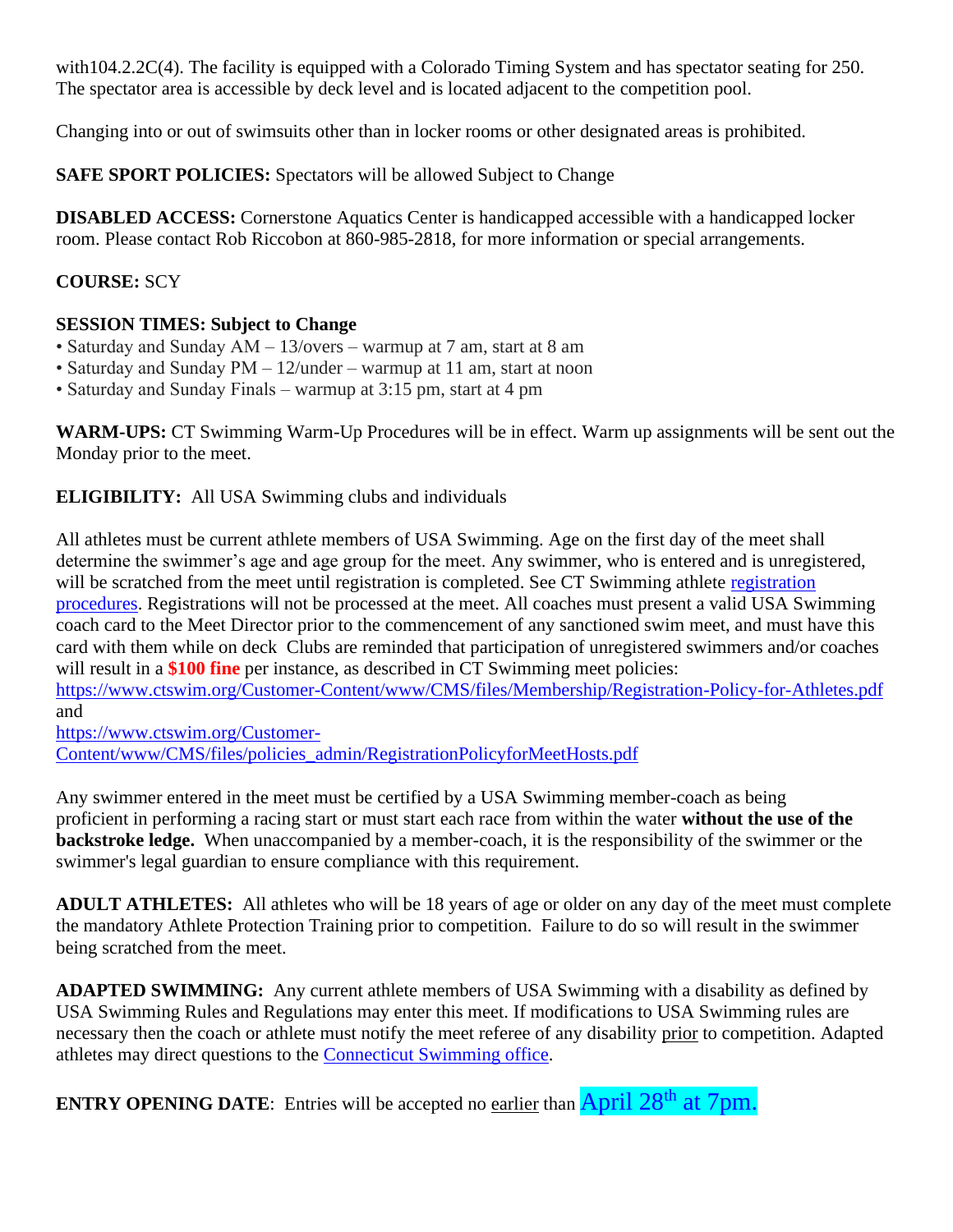**ENTRY LIMITATIONS:** Maximum Entry is 3 Events per Swimmer for 13-14 and 15 and Over. 12 and Under may enter a maximum of 3 events per swimmer.

### **ENTRY TIMES:** SCY

**DEADLINES:** Deadline is **June 28th, 2022.** Mail hardcopy and payment to the entry chairperson: Josh Paszczuk, 113 Ballard Drive, West Hartford, CT 06119. All entries must be legible and must use full names and registration numbers from USA Swimming registration. You will receive an email from [whatoperations@gmail.com](mailto:whatoperations@gmail.com) upon receiving your entry.

**CONNECTICUT-ONLY DEADLINE:** CT deadline is May 30<sup>th</sup> 2022. CT clubs meeting this deadline will be entered before out of state clubs.

**ELECTRONIC ENTRIES:** Electronic entries (such as from Hy-Tek Team Manager or other team management software) that are in CL2 or SD3/SDIF format may be emailed as an attachment to the entry chair at [whatoperations@gmail.com.](mailto:whatoperations@gmail.com) Please check that your team name, address, and contact information are listed correctly in this file. Payment is due July 1st, 2022, your entry is considered in upon email confirmation.

**ENTRIES FROM ATHLETES WITH NO CLUB AFFILIATION**: Athletes entering this meet independent of a USA Swimming club or coach shall: 1.) be under the supervision of a USA Swimming coach for the duration of the meet. It is the swimmer's responsibility to make arrangements with a USA Swimming member coach prior to the meet. Athletes unaccompanied by a USA Swimming coach will not be permitted on deck. Please contact the Meet Director for assistance. 2) be certified by a USA Swimming member coach as being proficient in performing a racing start or must start each race from within the water. It is the responsibility of the swimmer or the swimmer's legal guardian to ensure compliance with this requirement. The name of the USA Swimming member coach supervising the athlete and racing certification should be submitted to the Meet Director with the entry.

All adult athletes, or parents of minor athletes, who enter without club affiliation will be required to attest to reading and understanding the **Minor Athlete** Abuse Prevention Policy.

**ENTRY FEES:** Electronic entries: \$12.00 for individual events and \$12.00 for distance event. Manual entries: \$12.00 for individual events and \$12.00 for distance events. Meet host will collect a \$5.00 per out-of-state swimmer surcharge, to be forwarded in full by the host team to CT Swimming. No refunds will be given for entries that are accepted, or for entries that are rejected due to improper entry.

**OUTREACH ENTRY FEE REIMBURSEMENT**: Participating clubs will submit payment in full to the meet host for all Outreach athlete entry fees (splash fees). These fees will be reimbursed by CSI to the participating CSI club after completion of the meet. Scratches and 'No Swims' will not be reimbursed. For more information and to submit a reimbursement visit the [Outreach Athlete](https://www.ctswim.org/Membership/Athlete-Outreach/) page on ctswim.org.

**PAYMENT INSTRUCTIONS:** Please make check payable to WHAT Swimming.

Mail to: Rob Riccobon 113 Ballard Drive West Hartford, CT 06119 Payment must be received by **July 1st, 2022**

### **CUT PROTOCOL:**

If the session is oversubscribed the following protocol will be instituted IN THE ORDER PRESENTED to reduce the timeline to the required length or participation number: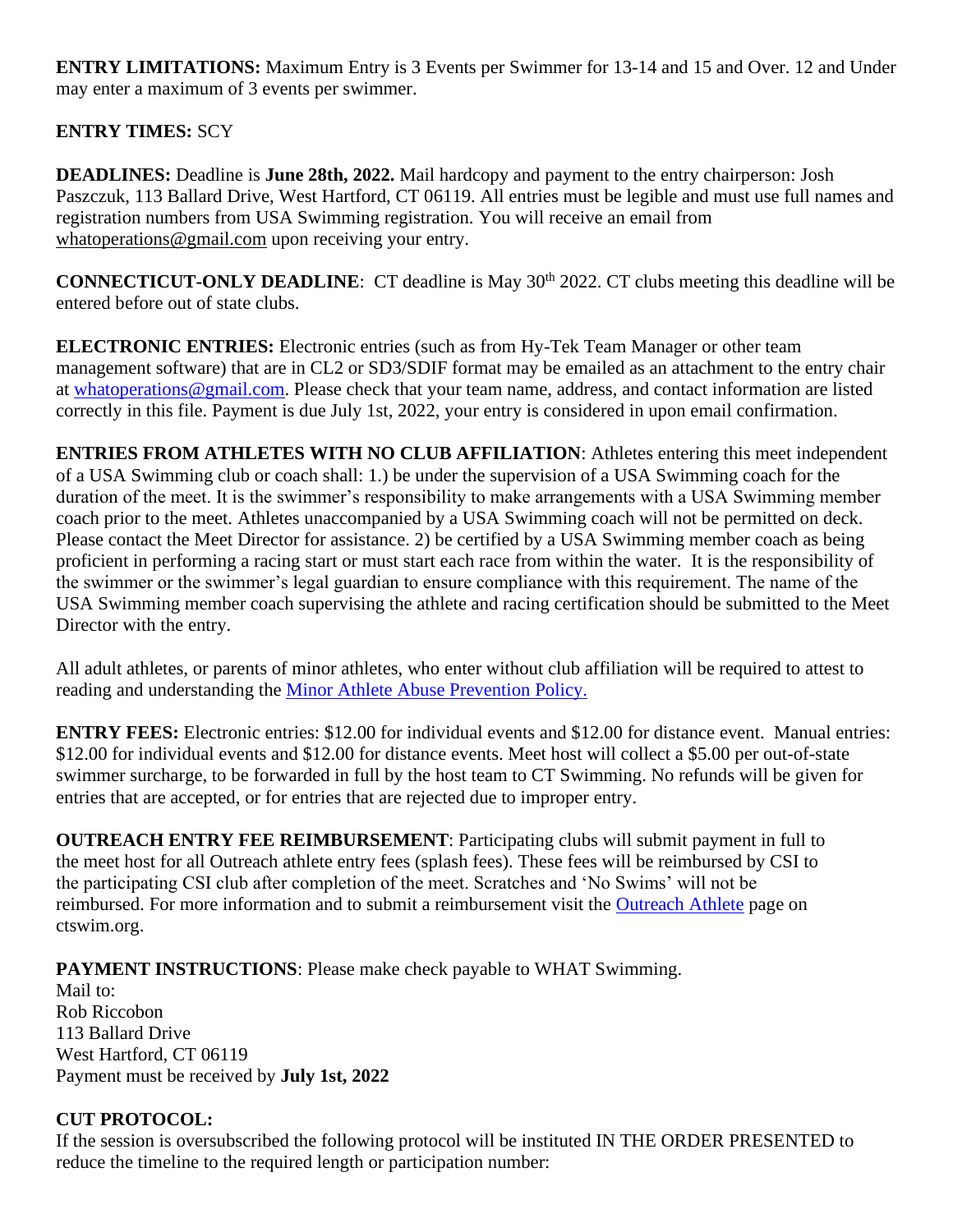- 1. Athletes aged 7 and Under will be cut from the meet.
- 2. All relays, if planned, will be eliminated.

3. The distance events (400 meters or yards or greater) may be heat limited to the first 2 heats of entries per gender in the order they were received.

4. The maximum number of events allowed per day may be reduced by one (1).

5. Visiting teams may be cut based on the date/time of the receipt of the final paid entry. If teams are cut, the host reserves the right to offer the available partial entry to the cut teams in the order that entries were received in order to fill the meet.

The host reserves the right to seek approval from Program Operations for additional changes, which may reasonably maximize participation opportunities.

Notification of any cuts or requests for changes must be made to Program Operations as soon as possible by the host. Attending teams will be notified no later than the Monday before the meet.

**NOTE:** If the host is required to institute the published cut protocol above. All accepted entries at the time that the cut protocol is instituted may be considered final by the host for the purposes of financial responsibility. (i.e. Teams submitting "placeholder" entries will be required to pay for the entries if the cut protocol is required).

**RESERVE THE RIGHT TO MAKE CHANGES:** In accordance with CSI Policies, the meet referee reserves the right to make any adjustments to the provisions of the meet announcement deemed necessary to ensure the fair and efficient running of the meet. The Meet Referee will seek Program Operations approval for all changes requiring approval. Clubs will be notified of changes no later than Monday before the meet.

### **RELAYS:** No

### **SAFETY:**

- 1. Diving will be prohibited during warm-ups except in specifically announced one-way sprint lanes. There will be no diving in the warm-up and warm-down areas at any time
- 2. No shaving is permitted at the competition site.
- 3. No glass containers are permitted within the facility.
- 4. Swimmers must be under the supervision of a coach. If a swimmer arrives at the meet without a coach, the swimmer should notify the referee before he/she warms up. The referee will assign the swimmer to a registered coach for warm-ups.
- 5. Use of audio or visual recording devices, including a cell phone, is not permitted in changing areas, rest rooms or locker rooms.

**SWIMWEAR:** Per CT Swimming policy, swimmers 12 years old and younger are not permitted to wear "Tech Suits" at any CT sanctioned or approved meets. "Tech Suits" are defined as a suit that has Bonded Seams, Kinetic Tape, or Meshed Seams. Age is determined on the first date of the meet.

### **PHOTOGRAPHY AND VIDEO RECORDING:**

Meet Management has the full authority to restrict any and all photography, audio and visual recording using cameras, video cameras, tablets, cell phones or other electronic devices at a meet.

Photography or video recording from the deck is prohibited by all individuals, other than participating Coaches, unless prior authorization from the Meet Referee or meet referee has been granted.

Under no circumstances is photography or video recording permitted by anyone in the area adjacent to or behind the starting blocks, including spectator stands at deck level, while they are in use for race starting purposes during competition and warm-ups. Flash photography is prohibited during the start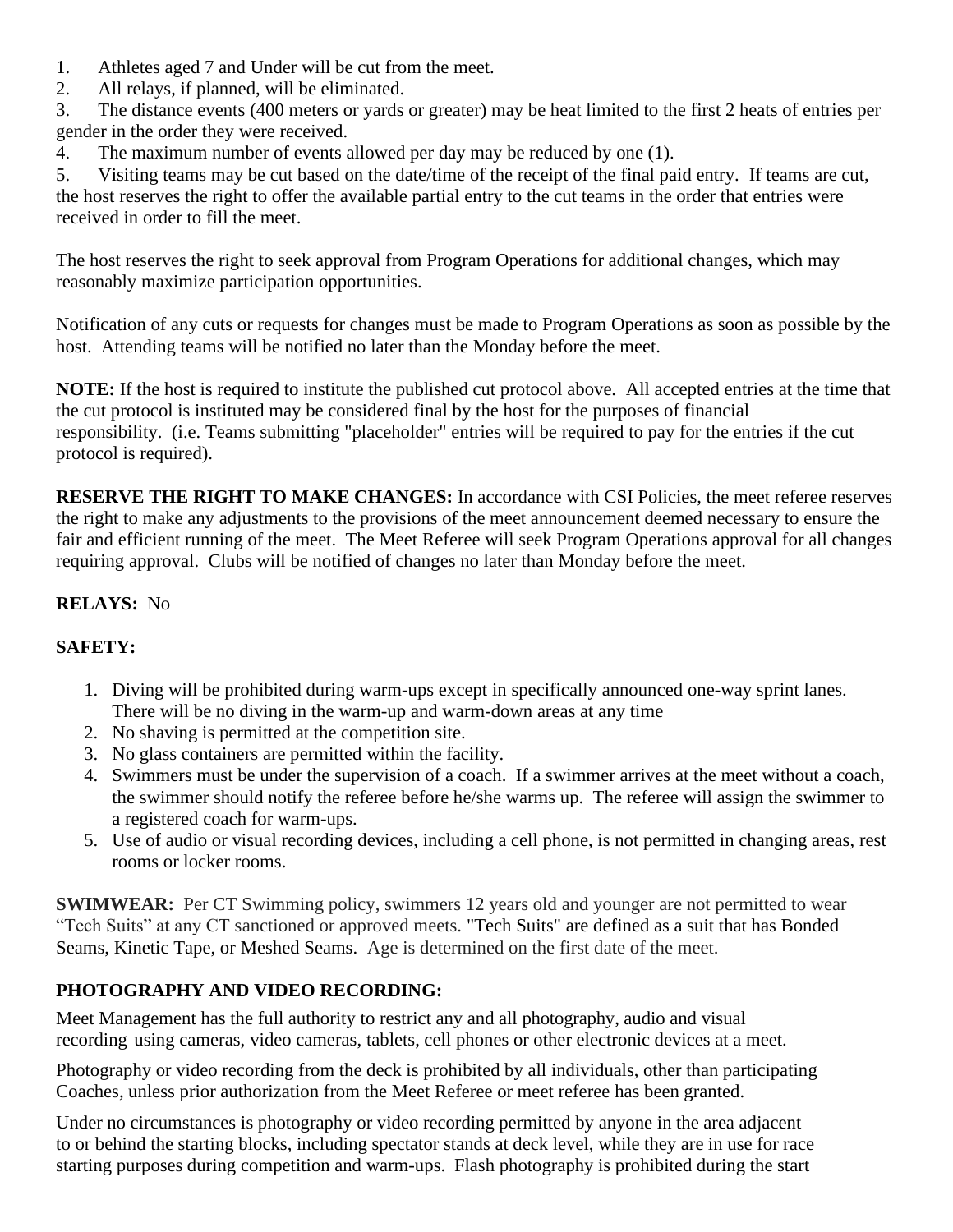of any heat, including whenever any swimmer is stepping up or standing on a block for the purpose of the start of a heat.

Photography or video recording and the use of audio, including a cell phone, is not permitted in changing areas, rest rooms or locker rooms. Additional "No Camera Zones" may be designated by Meet Management or the meet referee.

If individuals are properly credentialed, not obstructing movement on the deck and abiding by these rules, the following individuals may be allowed by Meet Management and the meet referee with prior authorization if they possess the following:

- Professional photographers with current, official media credentials that are promoting the sport of swimming
- Official team and professional meet photographers that are USA Swimming members, background checked, have signed off on MAAPP and completed Athlete Protection Training
- A participating athlete directly assisting a Coach, for instructional purposes, during an event using the Coach's electronic device

Any individual failing to abide by these rules may be ejected from the facility and be subject to a Code of Conduct violation at the discretion of Meet Management.

**DRONES**: Operation of a drone, or any other flying apparatus, is prohibited over the venue (pools, athlete/coach areas, spectator areas and open ceiling locker rooms) any time athletes, coaches, officials and/or spectators are present. Exceptions may be granted with prior written approval by USA Swimming Vice President of Program Operations.

**RULES:** Current USA Swimming rules will govern all competition.

### **TIME TRIALS:** No

**TIMERS, OFFICIALS OR WORK ASSIGNMENTS:** Participating clubs will be notified of work assignments by the Monday before the meet.

All volunteers will be required to attest to reading and understanding the [Minor Athlete Abuse Prevention](https://www.usaswimming.org/utility/landing-pages/minor-athlete-abuse-prevention-policy)  [Policy.](https://www.usaswimming.org/utility/landing-pages/minor-athlete-abuse-prevention-policy)

**DECK ACCESS:** Only athletes, coaches, officials, and official meet staff actively participating in the meet are permitted on the pool deck.

**SCORING:** The meet will not be scored.

### **AWARDS:** No

**CONCESSIONS:** No. Subject to Change

### **HOSPITALITY FOR COACHES AND OFFICIALS:** Yes

**PARKING:** A parking map will be sent to attending teams prior to the meet.

**DIRECTIONS:** 55 Buena Vista Road, West Hartford, CT 06107.<https://goo.gl/maps/5n2Rf4x3H9MYZyBi7>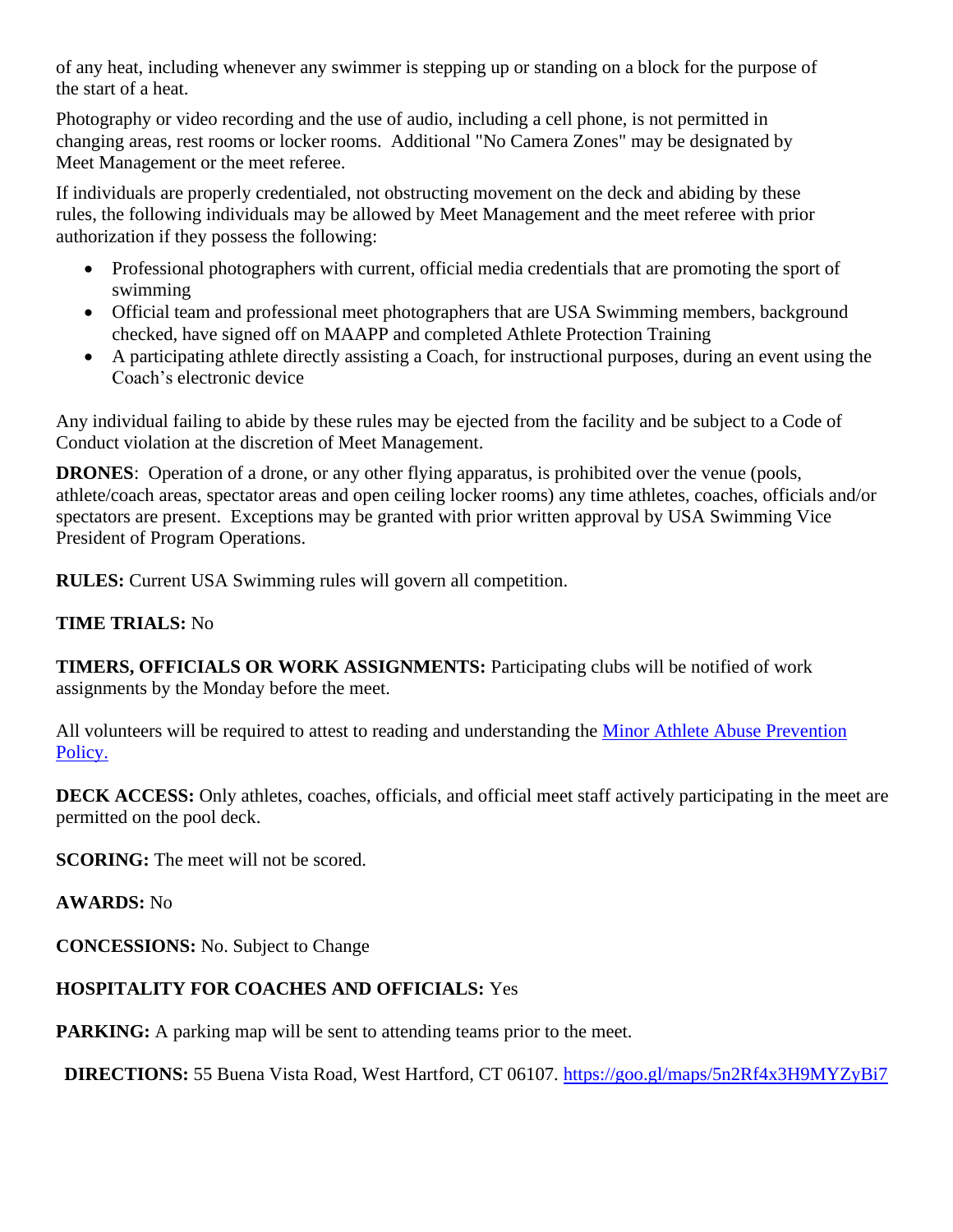#### **Session Report**

### Session: 1 Saturday Morning

Day of Meet: 1 Starts at 07:00 AM Heat Interval: 15 Seconds / Back +15 Seconds

| Round   | Event                                | <b>Entries</b> | <b>Heats</b> | Starts at |  |
|---------|--------------------------------------|----------------|--------------|-----------|--|
| Prelims | 1 Girls 13-14 200 Freestyle          | $\theta$       | 0            | 07:00 AM  |  |
| Prelims | 2 Boys 13-14 200 Freestyle           | 0              | 0            | 07:00 AM  |  |
| Prelims | 3 Girls 15 & Over 200 Freestyle      | 0              | 0            | 07:00 AM  |  |
| Prelims | 4 Boys 15 & Over 200 Freestyle       | $\Omega$       | 0            | 07:00 AM  |  |
| Prelims | 5 Girls 13-14 200 Breaststroke       | $\Omega$       | 0            | 07:00 AM  |  |
| Prelims | 6 Boys 13-14 200 Breaststroke        | $\Omega$       | 0            | 07:00 AM  |  |
| Prelims | 7 Girls 15 & Over 200 Breaststroke   | $\Omega$       | 0            | 07:00 AM  |  |
| Prelims | 8 Boys 15 & Over 200 Breaststroke    | $\Omega$       | 0            | 07:00 AM  |  |
| Prelims | Girls 13-14 100 Butterfly<br>9       | $\theta$       | 0            | 07:00 AM  |  |
| Prelims | 10 Boys 13-14 100 Butterfly          | $\theta$       | 0            | 07:00 AM  |  |
| Prelims | 11 Girls 15 & Over 100 Butterfly     | $\Omega$       | 0            | 07:00 AM  |  |
| Prelims | 12 Boys 15 & Over 100 Butterfly      | $\Omega$       | 0            | 07:00 AM  |  |
| Prelims | Girls 13-14 100 Backstroke<br>13     | $\Omega$       | 0            | 07:00 AM  |  |
| Prelims | 14 Boys 13-14 100 Backstroke         | $\Omega$       | 0            | 07:00 AM  |  |
| Prelims | Girls 15 & Over 100 Backstroke<br>15 | $\Omega$       | 0            | 07:00 AM  |  |
| Prelims | 16 Boys 15 & Over 100 Backstroke     | $\theta$       | 0            | 07:00 AM  |  |
|         | Finish Time                          |                |              | 07:00 AM  |  |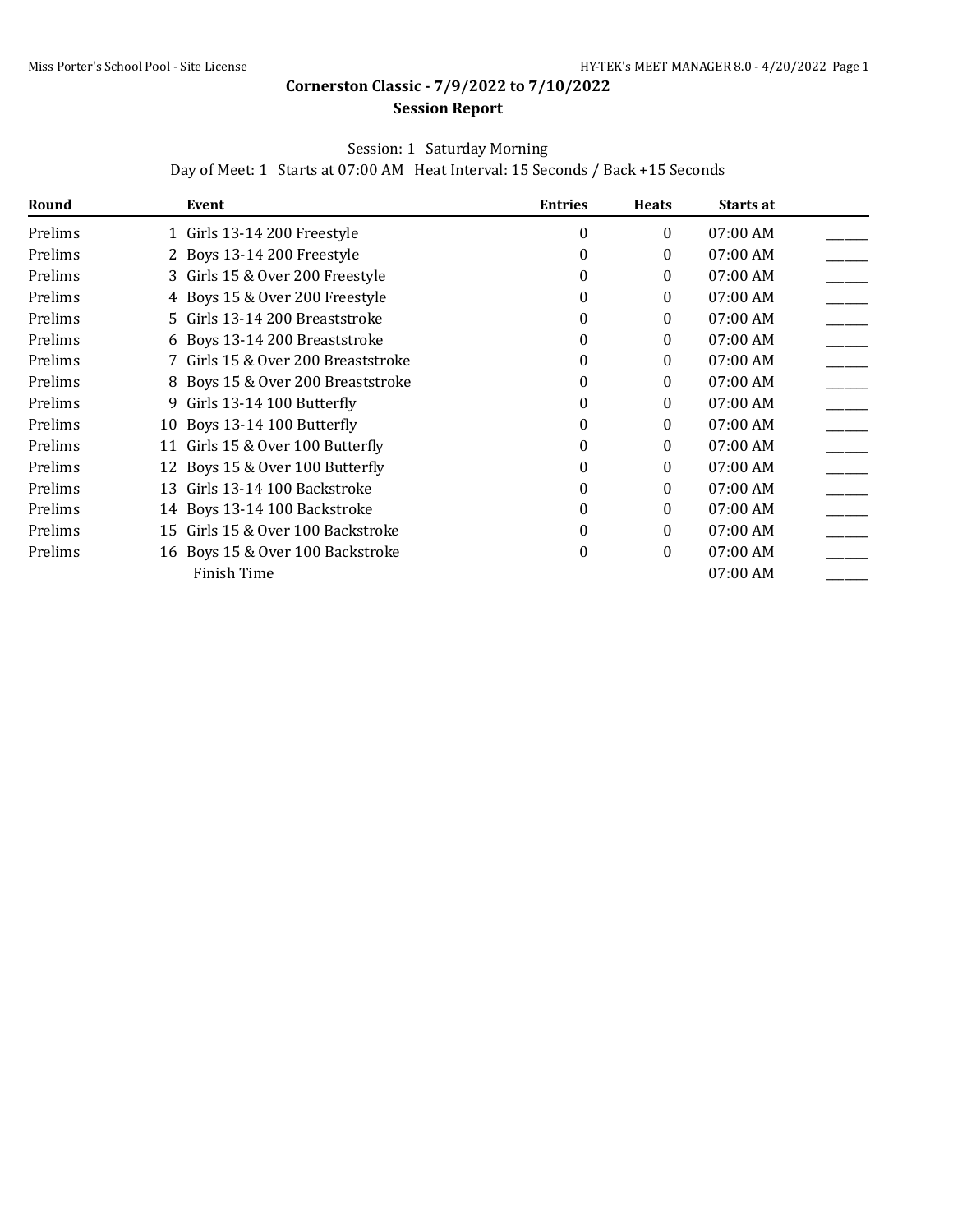#### **Session Report**

### Session: 2 Saturday Afternoon

Day of Meet: 1 Starts at 12:45 PM Heat Interval: 15 Seconds / Back +15 Seconds

| Round   |    | Event                              | <b>Entries</b> | <b>Heats</b> | Starts at |  |
|---------|----|------------------------------------|----------------|--------------|-----------|--|
| Prelims |    | 21 Girls 11-12 100 Freestyle       | 0              | $\bf{0}$     | 12:45 PM  |  |
| Prelims |    | 22 Boys 11-12 100 Freestyle        | $\theta$       | $\Omega$     | 12:45 PM  |  |
| Finals  |    | 23 Girls 10 & Under 100 Freestyle  | 0              | $\theta$     | 12:45 PM  |  |
| Finals  |    | 24 Boys 10 & Under 100 Freestyle   | 0              | 0            | 12:45 PM  |  |
| Prelims |    | 25 Girls 11-12 100 Breaststroke    | 0              | $\theta$     | 12:45 PM  |  |
| Prelims |    | 26 Boys 11-12 100 Breaststroke     | 0              | $\theta$     | 12:45 PM  |  |
| Finals  | 27 | Girls 10 & Under 100 Breaststroke  | 0              | $\Omega$     | 12:45 PM  |  |
| Finals  | 28 | Boys 10 & Under 100 Breaststroke   | 0              | 0            | 12:45 PM  |  |
| Prelims |    | 29 Girls 11-12 100 Butterfly       | 0              | $\mathbf{0}$ | 12:45 PM  |  |
| Prelims | 30 | Boys 11-12 100 Butterfly           | 0              | 0            | 12:45 PM  |  |
| Finals  | 31 | Girls 10 & Under 100 Butterfly     | 0              | 0            | 12:45 PM  |  |
| Finals  |    | 32 Boys 10 & Under 100 Butterfly   | 0              | $\theta$     | 12:45 PM  |  |
| Prelims | 33 | Girls 11-12 100 Backstroke         | 0              | $\theta$     | 12:45 PM  |  |
| Prelims | 34 | Boys 11-12 100 Backstroke          | 0              | $\theta$     | 12:45 PM  |  |
| Finals  |    | 35 Girls 10 & Under 100 Backstroke | 0              | 0            | 12:45 PM  |  |
| Finals  |    | 36 Boys 10 & Under 100 Backstroke  | 0              | 0            | 12:45 PM  |  |
| Prelims | 37 | Girls 11-12 50 Freestyle           | 0              | 0            | 12:45 PM  |  |
| Prelims |    | 38 Boys 11-12 50 Freestyle         | 0              | $\mathbf{0}$ | 12:45 PM  |  |
| Finals  | 39 | Girls 10 & Under 50 Freestyle      | 0              | 0            | 12:45 PM  |  |
| Finals  | 40 | Boys 10 & Under 50 Freestyle       | 0              | 0            | 12:45 PM  |  |
| Prelims | 53 | Girls 13-14 200 IM                 | 0              | 0            | 12:45 PM  |  |
| Prelims |    | 54 Boys 13-14 200 IM               | 0              | $\theta$     | 12:45 PM  |  |
| Prelims |    | 55 Girls 15 & Over 200 IM          | 0              | $\Omega$     | 12:45 PM  |  |
| Prelims |    | 56 Boys 15 & Over 200 IM           | 0              | $\theta$     | 12:45 PM  |  |
|         |    | Finish Time                        |                |              | 12:45 PM  |  |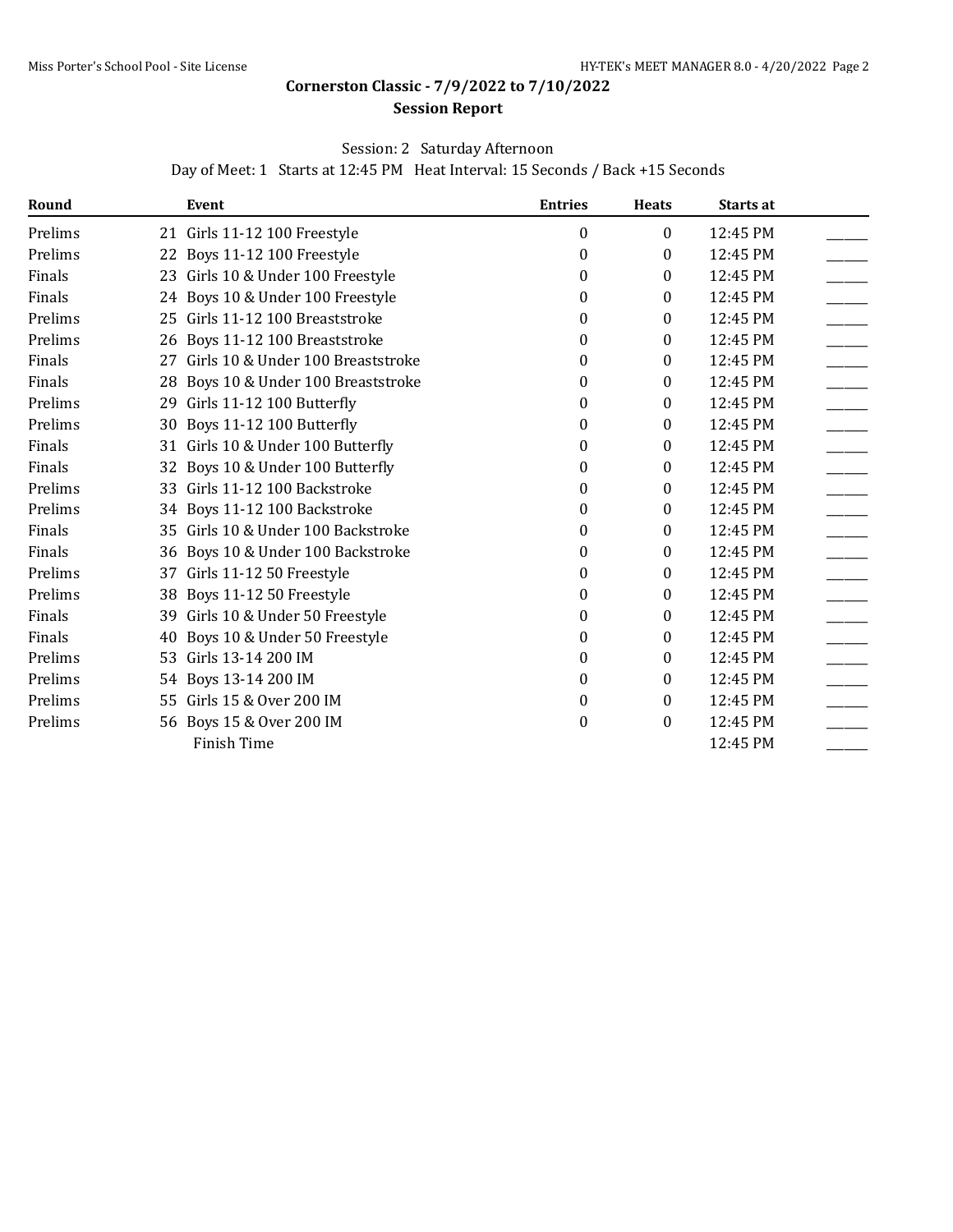#### **Session Report**

### Session: 3 Saturday Finals

Day of Meet: 1 Starts at 06:30 PM Heat Interval: 15 Seconds / Back +15 Seconds

| Round  |    | Event                             | <b>Entries</b>   | <b>Heats</b>   | Starts at |  |
|--------|----|-----------------------------------|------------------|----------------|-----------|--|
| Finals |    | 21 Girls 11-12 100 Freestyle      | $\boldsymbol{0}$ | 1 <sub>u</sub> | 06:30 PM  |  |
| Finals |    | 22 Boys 11-12 100 Freestyle       | 0                | 1 <sub>u</sub> | 06:32 PM  |  |
| Finals |    | 1 Girls 13-14 200 Freestyle       | 0                | 1 <sub>u</sub> | 06:34 PM  |  |
| Finals |    | 2 Boys 13-14 200 Freestyle        | $\boldsymbol{0}$ | 1 <sub>u</sub> | 06:37 PM  |  |
| Finals | 3  | Girls 15 & Over 200 Freestyle     | 0                | 1 <sub>u</sub> | 06:40 PM  |  |
| Finals |    | 4 Boys 15 & Over 200 Freestyle    | $\boldsymbol{0}$ | 1 <sub>u</sub> | 06:43 PM  |  |
| Finals |    | 25 Girls 11-12 100 Breaststroke   | 0                | 1 <sub>u</sub> | 06:46 PM  |  |
| Finals |    | 26 Boys 11-12 100 Breaststroke    | $\boldsymbol{0}$ | 1 <sub>u</sub> | 06:48 PM  |  |
| Finals | 5  | Girls 13-14 200 Breaststroke      | $\boldsymbol{0}$ | 1 <sub>u</sub> | 06:50 PM  |  |
| Finals | 6  | Boys 13-14 200 Breaststroke       | 0                | 1 <sub>u</sub> | 06:53 PM  |  |
| Finals | 7  | Girls 15 & Over 200 Breaststroke  | 0                | 1 <sub>u</sub> | 06:57 PM  |  |
| Finals | 8  | Boys 15 & Over 200 Breaststroke   | 0                | 1 <sub>u</sub> | 07:00 PM  |  |
| Finals |    | 29 Girls 11-12 100 Butterfly      | 0                | 1 <sub>u</sub> | 07:04 PM  |  |
| Finals |    | 30 Boys 11-12 100 Butterfly       | 0                | 1 <sub>u</sub> | 07:06 PM  |  |
| Finals |    | 9 Girls 13-14 100 Butterfly       | 0                | 1 <sub>u</sub> | 07:08 PM  |  |
| Finals | 10 | Boys 13-14 100 Butterfly          | $\boldsymbol{0}$ | 1 <sub>u</sub> | 07:09 PM  |  |
| Finals |    | 11 Girls 15 & Over 100 Butterfly  | 0                | 1 <sub>u</sub> | 07:11 PM  |  |
| Finals | 12 | Boys 15 & Over 100 Butterfly      | 0                | 1 <sub>u</sub> | 07:13 PM  |  |
| Finals |    | 33 Girls 11-12 100 Backstroke     | $\boldsymbol{0}$ | 1 <sub>u</sub> | 07:14 PM  |  |
| Finals |    | 34 Boys 11-12 100 Backstroke      | $\boldsymbol{0}$ | 1 <sub>u</sub> | 07:16 PM  |  |
| Finals |    | 13 Girls 13-14 100 Backstroke     | 0                | 1 <sub>u</sub> | 07:18 PM  |  |
| Finals |    | 14 Boys 13-14 100 Backstroke      | 0                | 1 <sub>u</sub> | 07:20 PM  |  |
| Finals |    | 15 Girls 15 & Over 100 Backstroke | 0                | 1 <sub>u</sub> | 07:22 PM  |  |
| Finals | 16 | Boys 15 & Over 100 Backstroke     | $\boldsymbol{0}$ | 1 <sub>u</sub> | 07:24 PM  |  |
| Finals |    | 37 Girls 11-12 50 Freestyle       | 0                | 1 <sub>u</sub> | 07:26 PM  |  |
| Finals | 38 | Boys 11-12 50 Freestyle           | $\boldsymbol{0}$ | 1 <sub>u</sub> | 07:27 PM  |  |
| Finals | 53 | Girls 13-14 200 IM                | 0                | 1 <sub>u</sub> | 07:28 PM  |  |
| Finals |    | 54 Boys 13-14 200 IM              | 0                | 1 <sub>u</sub> | 07:31 PM  |  |
| Finals |    | 55 Girls 15 & Over 200 IM         | $\boldsymbol{0}$ | 1 <sub>u</sub> | 07:35 PM  |  |
| Finals |    | 56 Boys 15 & Over 200 IM          | 0                | 1 <sub>u</sub> | 07:38 PM  |  |
|        |    | Entry / Heat Totals:              | $\boldsymbol{0}$ | 30             |           |  |
|        |    | Finish Time                       |                  |                | 07:41 PM  |  |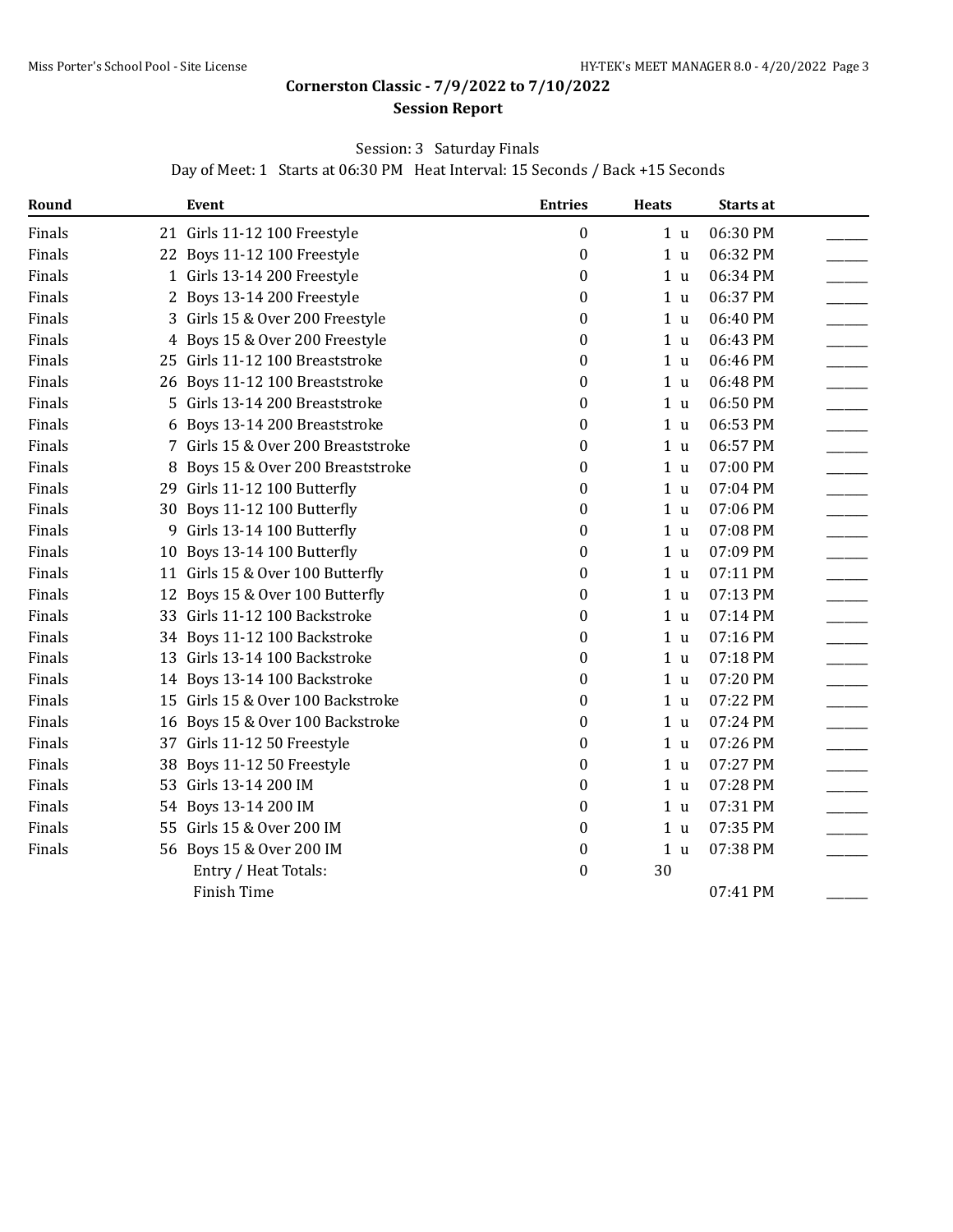#### **Session Report**

### Session: 4 Sunday Morning

Day of Meet: 2 Starts at 07:00 AM Heat Interval: 15 Seconds / Back +15 Seconds

| Round   |    | Event                            | <b>Entries</b> | <b>Heats</b> | <b>Starts at</b> |  |
|---------|----|----------------------------------|----------------|--------------|------------------|--|
| Prelims |    | 41 Girls 13-14 50 Freestyle      | 0              | $\theta$     | 07:00 AM         |  |
| Prelims |    | 42 Boys 13-14 50 Freestyle       | 0              | 0            | 07:00 AM         |  |
| Prelims | 43 | Girls 15 & Over 50 Freestyle     | 0              | $\theta$     | 07:00 AM         |  |
| Prelims |    | 44 Boys 15 & Over 50 Freestyle   | 0              | 0            | 07:00 AM         |  |
| Prelims | 45 | Girls 13-14 100 Breaststroke     | 0              | 0            | 07:00 AM         |  |
| Prelims |    | 46 Boys 13-14 100 Breaststroke   | 0              | $\theta$     | 07:00 AM         |  |
| Prelims | 47 | Girls 15 & Over 100 Breaststroke | 0              | $\theta$     | 07:00 AM         |  |
| Prelims | 48 | Boys 15 & Over 100 Breaststroke  | 0              | 0            | 07:00 AM         |  |
| Prelims | 49 | Girls 13-14 200 Backstroke       | 0              | 0            | 07:00 AM         |  |
| Prelims | 50 | Boys 13-14 200 Backstroke        | 0              | $\theta$     | 07:00 AM         |  |
| Prelims | 51 | Girls 15 & Over 200 Backstroke   | 0              | 0            | 07:00 AM         |  |
| Prelims | 52 | Boys 15 & Over 200 Backstroke    | 0              | $\theta$     | 07:00 AM         |  |
| Prelims | 57 | Girls 13-14 100 Freestyle        | 0              | $\theta$     | 07:00 AM         |  |
| Prelims | 58 | Boys 13-14 100 Freestyle         | 0              | 0            | 07:00 AM         |  |
| Prelims | 59 | Girls 15 & Over 100 Freestyle    | 0              | 0            | 07:00 AM         |  |
| Prelims | 60 | Boys 15 & Over 100 Freestyle     | 0              | $\theta$     | 07:00 AM         |  |
| Prelims | 17 | Girls 13-14 200 Butterfly        | 0              | 0            | 07:00 AM         |  |
| Prelims | 18 | Boys 13-14 200 Butterfly         | 0              | $\theta$     | 07:00 AM         |  |
| Prelims | 19 | Girls 15 & Over 200 Butterfly    | 0              | $\theta$     | 07:00 AM         |  |
| Prelims | 20 | Boys 15 & Over 200 Butterfly     | 0              | $\theta$     | 07:00 AM         |  |
|         |    | Finish Time                      |                |              | 07:00 AM         |  |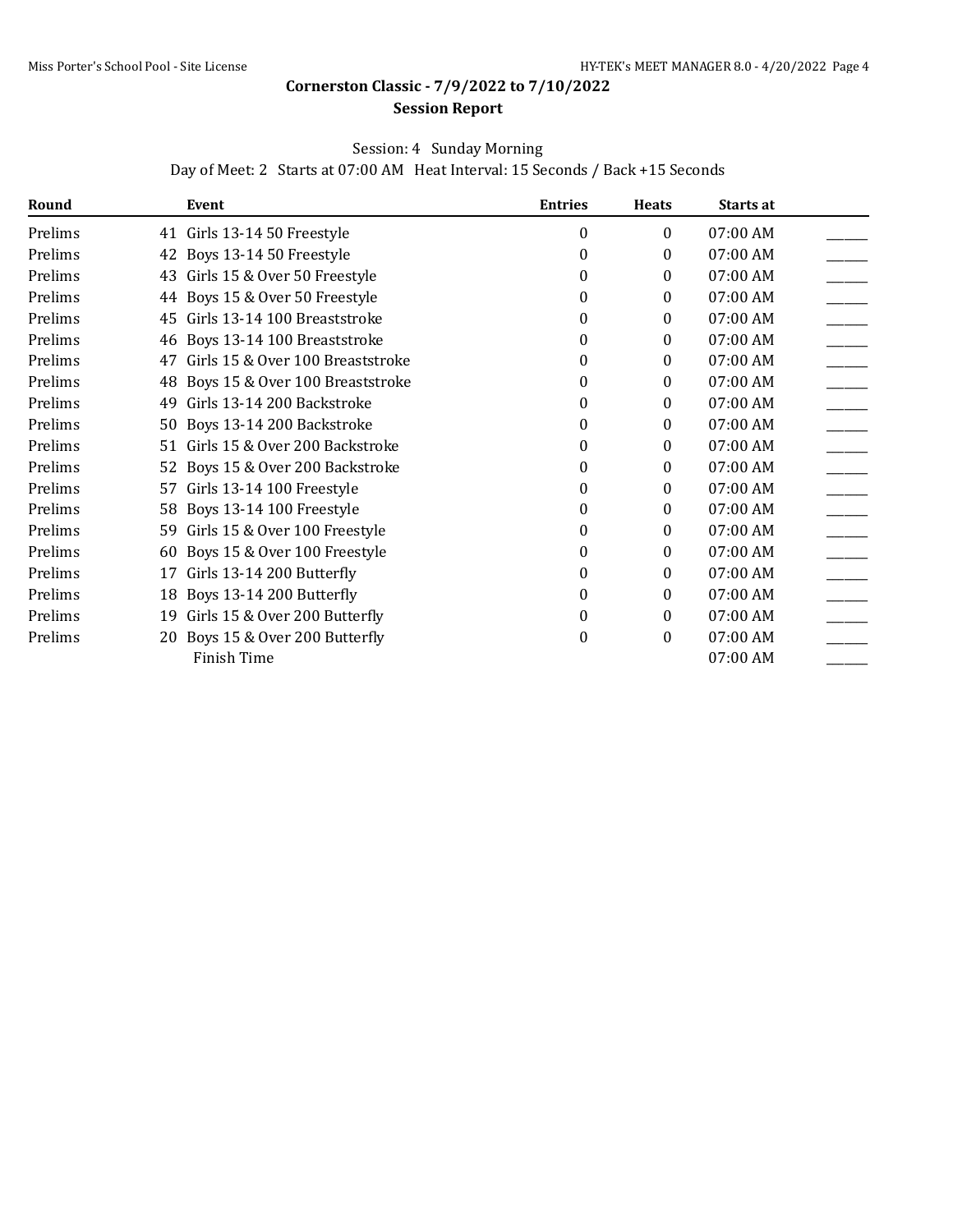#### **Session Report**

### Session: 5 Sunday Afternoon

Day of Meet: 2 Starts at 12:45 PM Heat Interval: 15 Seconds / Back +15 Seconds

| Round   |    | Event                              | <b>Entries</b>   | <b>Heats</b> | Starts at |  |
|---------|----|------------------------------------|------------------|--------------|-----------|--|
| Prelims |    | 61 Girls 11-12 200 IM              | 0                | 0            | 12:45 PM  |  |
| Prelims |    | 62 Boys 11-12 200 IM               | $\theta$         | 0            | 12:45 PM  |  |
| Finals  | 63 | Girls 10 & Under 200 IM            | $\theta$         | 0            | 12:45 PM  |  |
| Finals  |    | 64 Boys 10 & Under 200 IM          | $\theta$         | 0            | 12:45 PM  |  |
| Prelims |    | 65 Girls 11-12 50 Breaststroke     | $\Omega$         | 0            | 12:45 PM  |  |
| Prelims | 66 | Boys 11-12 50 Breaststroke         | $\theta$         | 0            | 12:45 PM  |  |
| Finals  | 67 | Girls 10 & Under 50 Breaststroke   | 0                | 0            | 12:45 PM  |  |
| Finals  |    | 68 Boys 10 & Under 50 Breaststroke | 0                | 0            | 12:45 PM  |  |
| Prelims | 69 | Girls 11-12 50 Backstroke          | $\Omega$         | 0            | 12:45 PM  |  |
| Prelims |    | 70 Boys 11-12 50 Backstroke        | 0                | 0            | 12:45 PM  |  |
| Finals  |    | 71 Girls 10 & Under 50 Backstroke  | $\Omega$         | 0            | 12:45 PM  |  |
| Finals  |    | 72 Boys 10 & Under 50 Backstroke   | $\theta$         | 0            | 12:45 PM  |  |
| Prelims |    | 73 Girls 11-12 200 Freestyle       | $\theta$         | 0            | 12:45 PM  |  |
| Prelims |    | 74 Boys 11-12 200 Freestyle        | $\theta$         | 0            | 12:45 PM  |  |
| Finals  |    | 75 Girls 10 & Under 200 Freestyle  | $\theta$         | 0            | 12:45 PM  |  |
| Finals  |    | 76 Boys 10 & Under 200 Freestyle   | 0                | 0            | 12:45 PM  |  |
| Prelims | 77 | Girls 11-12 50 Butterfly           | $\theta$         | 0            | 12:45 PM  |  |
| Prelims |    | 78 Boys 11-12 50 Butterfly         | $\Omega$         | 0            | 12:45 PM  |  |
| Finals  | 79 | Girls 10 & Under 50 Butterfly      | $\theta$         | 0            | 12:45 PM  |  |
| Finals  |    | 80 Boys 10 & Under 50 Butterfly    | $\boldsymbol{0}$ | 0            | 12:45 PM  |  |
|         |    | Finish Time                        |                  |              | 12:45 PM  |  |